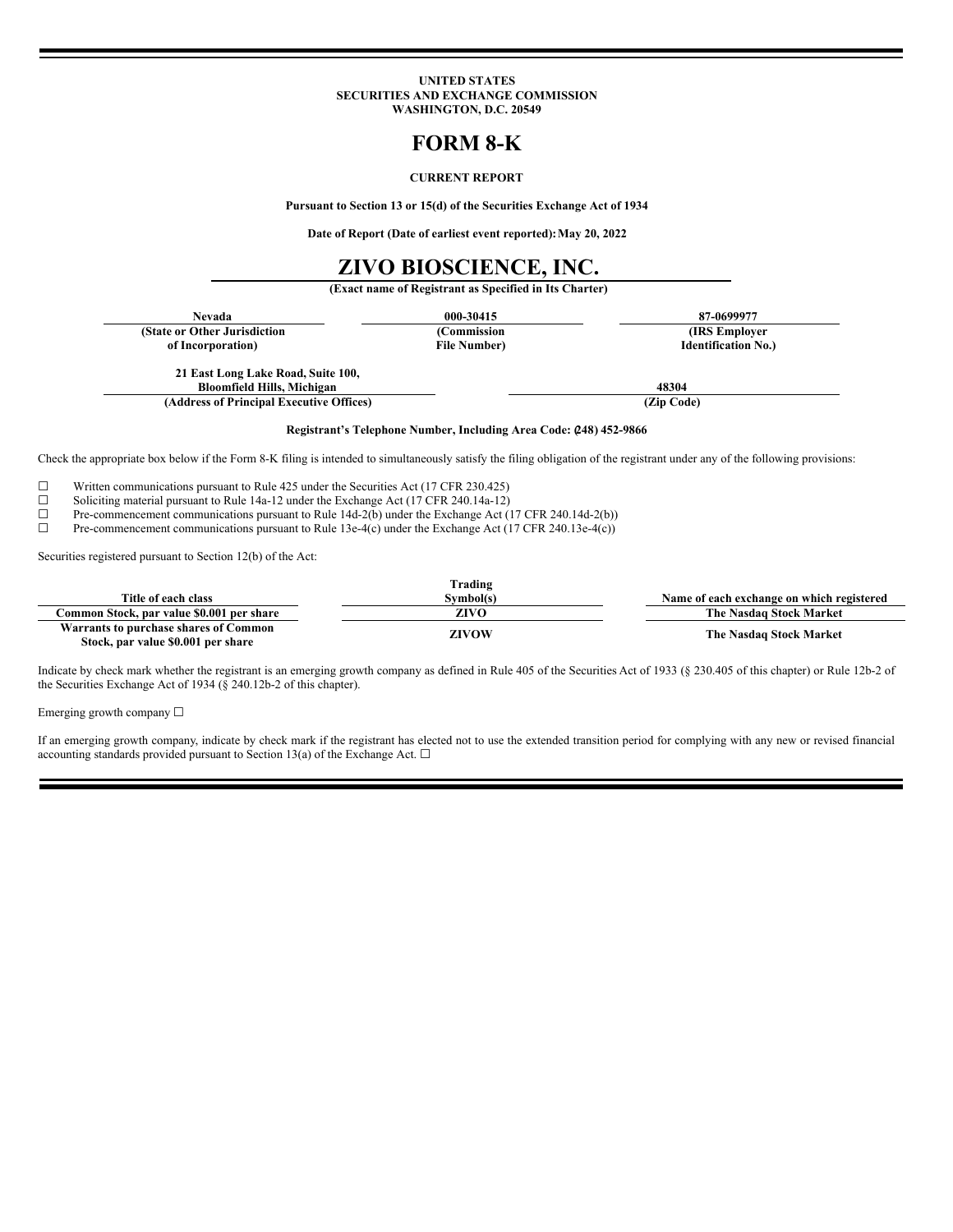## **Item 7.01 Regulation FD Disclosure.**

On May 20, 2022, Zivo Bioscience, Inc. (the "Company") posted on its website a corporate update from the first quarter of 2022. A copy of the corporate update is furnished as Exhibit 99.1 to this Current Report on Form 8-K and is incorporated by reference herein.

The information in this Item 7.01, including Exhibit 99.1 attached hereto, is being furnished, shall not be deemed "filed" for any purpose, and shall not be deemed incorporated by reference in any filing under the Securities Act of 1933, as amended, or the Securities Exchange Act of 1934, as amended, except as expressly set forth by specific reference in such a filing.

## **Item 9.01. Financial Statements and Exhibits.**

(d) Exhibits

| 99.1 | Corporate Update, dated May 20, 2022.                                                                   |
|------|---------------------------------------------------------------------------------------------------------|
|      |                                                                                                         |
| 104  | Cover Page Interactive Data File-the cover page XBRL tags are embedded within the Inline XBRL document. |
|      |                                                                                                         |

2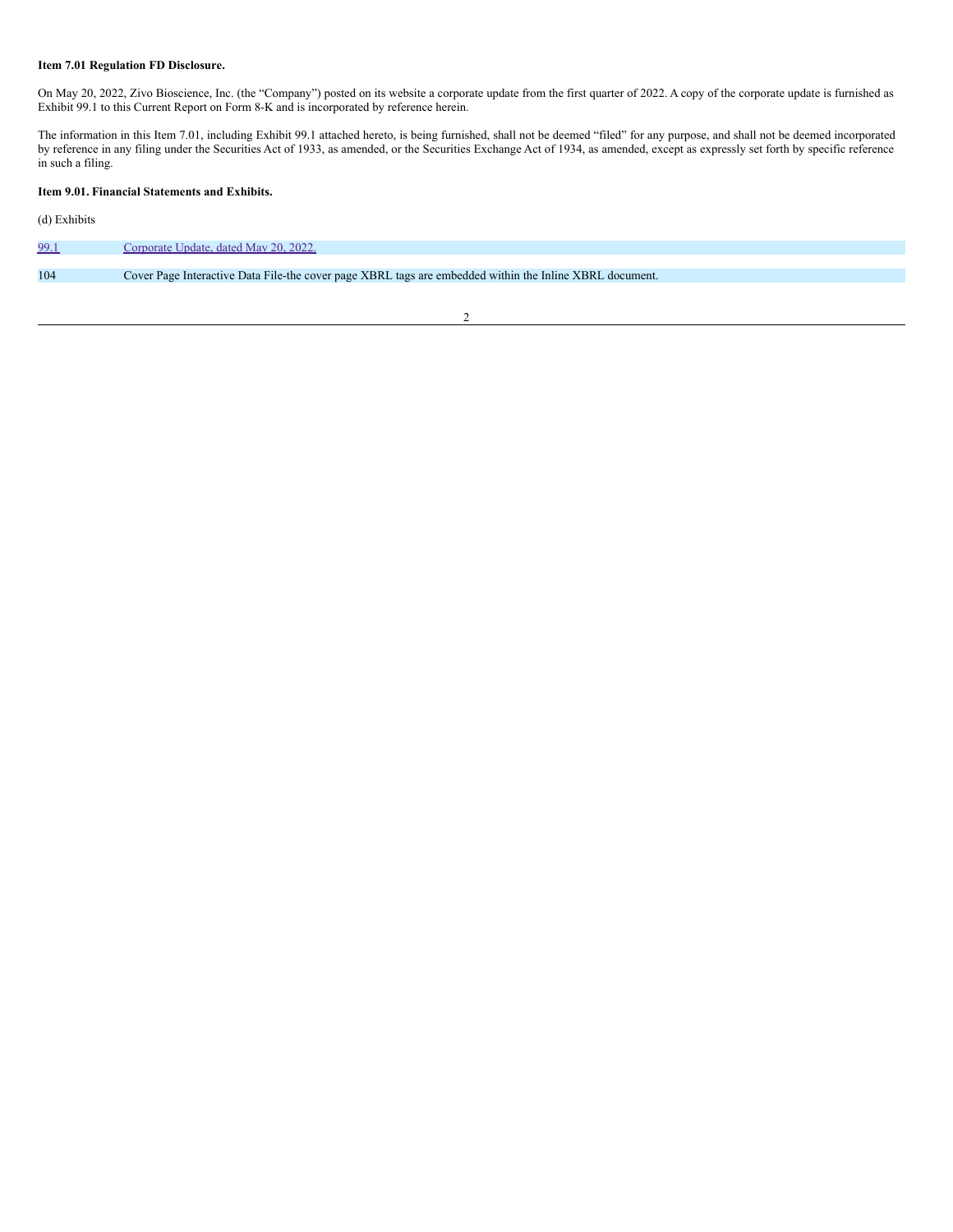## **SIGNATURE**

Pursuant to the requirements of the Securities Exchange Act of 1934, the registrant has duly caused this report to be signed on its behalf by the undersigned hereunto duly authorized.

## **ZIVO BIOSCIENCE, INC.**

Dated: May 20, 2022 By: /s/ Keith Marchiando

Keith Marchiando Chief Financial Officer, Secretary and Treasurer